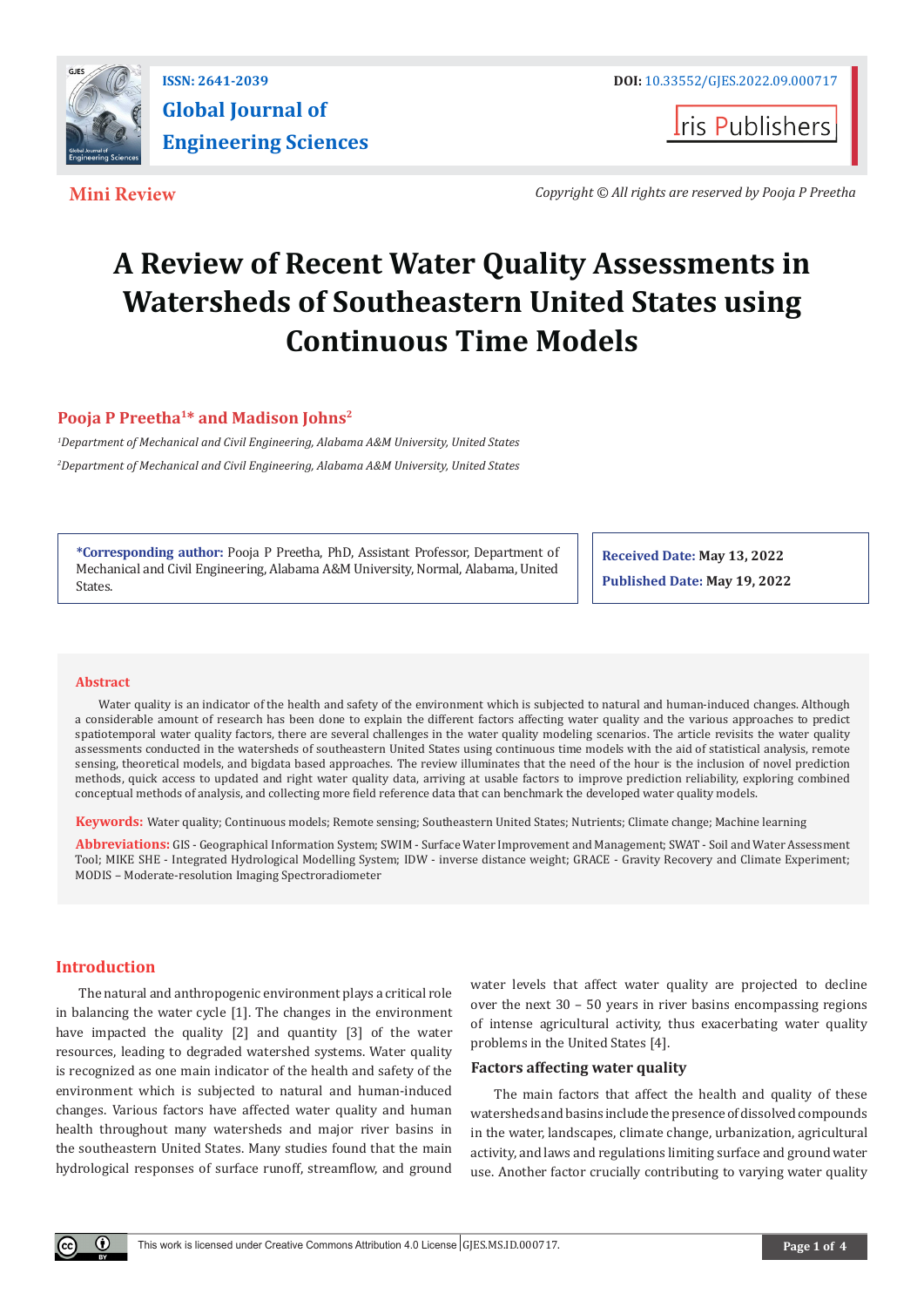is nutrient concentrations including nitrogen, phosphorus, carbon, and organic compounds primarily caused by irrigation. High agricultural activity deteriorates the water quality mainly using fertilizers and chemicals causing the decline of available surface and ground water resources. The southeastern United States has experienced climate change that occurred due to the increase in carbon dioxide emissions in the atmosphere resulting in the increased incidence of snow, flooding, and droughts. [5] gives an example of what a drought can do to the downstream and upstream water users throughout the region. Lake Lanier, the main source of drinking water to the Atlanta metro region, which also feeds the Chattahoochee River and supplies water to the states of Alabama and Florida has increased the rate of ground water abstraction in the past two decades which eventually reduced the water quality in the region. Additionally, climate change and land use land cover changes can simultaneously affect streamflow and baseflow in different ways resulting in declined quality of water. Studies that used process-based continuous time models such as GIS, SWIM, SWAT, FEFLOW, MODFLOW, and MIKE SHE showed that a decrease in streamflow was influenced more strongly by climate change while land use land cover changes impacted the baseflow [6]. The most negative water quality impacts were predicted by continuous time models such as SWAT and MIKE SHE under the combined effects of land use and climate change with notable increases in deforestation [7].

### **Spatial and temporal water quality trends**

Few studies demonstrated the importance of environmental vulnerability in catalyzing the space and time-wise water quality impacts of coastal and water-bound regions in the Southeastern United States. A study put forward the patterns of hydrologic consequences of converting natural forested wetlands to pine plantations in the southern United States at different years of observation. These kinds of literature helped bring the importance of space and time wise predictions of several water quality parameters which can directly affect the freshwater demand, ground water pumping and total water use on a regional extent [8]. Numerous studies indicated a strong association between seasons of the year and variation in management practices of specific land covers which crucially affect the land cover specific water quality evaluation [9-11]. [12] found that the periods between rainy seasons are expected to alter the water lands in addition to the noticeable changes caused in vegetative and agricultural areas. In contrast, [13] showed that both summer and spring seasons were active modifiers of land covers as well as vegetation indices. Therefore, the temporal conditions of the water quality assessments are significant for improved spatial representation of the land management and vegetation scenarios for each subunit of the watersheds [14,15]. For these evaluations, various studies adopted multiple statistical approaches including the IDW method for spatial interpolation and mapping of the factors and indices affecting soil erosion loss and water quality [16,17]. Such methods are mainly employed to obtain comprehensive geospatial maps. They can generate even the spatial attributes of cloud points and null data values from the dynamic data variables in subunits of watersheds [18,19]. The IDW method holds well for medium-sized and small watersheds if the data source that go into the modeling process have defined minimum and maximum ranges and are evenly distributed within the watershed [20-22]. These data could be used to estimate and geospatially map the water quality parameters derived from the traditional or modified time step models. On the other hand, parametric and non-parametric tests have been widely employed to detect time-series trends annually, seasonally, monthly, and daily for various constituents of water quality [23,24]. The continuous models which are based on historical data, simulated data, as well as surveyed data, have advantages and disadvantages. Hence, trend detection tests must be employed for accurate trend detection of the estimated water quality factors to check their temporal reliability.

#### **Data needs for water quality predictions**

Many shreds of studies implemented a unified approach connecting hydrogeological continuous time step models and progressively updated data from remote sensing to improve the water quality predictions directly or indirectly. [25] found a significant reduction in water storage throughout Alabama and Mississippi by using GRACE satellites. This reduction in water storage arose with an increase in ground water irrigation during this period. Such studies emphasized the gaps in the existing surface water regulations that pave way for regions to heavily rely on ground water in one or more states of the United States [26]. Similarly, studies utilized satellite data, hydrologic models, and climate projections together to determine the potential water table changes throughout various wetlands in the southeastern United States for evaluating future water demands and supplies [27]. They predicted that the future changes in precipitation and evapotranspiration would alter the wetlands and ground water quality in the study region significantly. Recently, studies have attempted to analyze spatial and temporal trends of various constituents affecting water quality for the southeastern United States by introducing bigdata based systems such as machine learning, artificial intelligence, and fuzzy logic-based methodologies in conventional modeling tools. Such study outcomes elevated the range with which water quality predictions occur [28].

By reinvestigating the existing literature in the field, this review report develops an understanding of the recent spatial and temporal water quality assessments conducted in the watersheds of the southeastern United States comprehensively using continuous time models. In addition, the review depicts the challenges associated with the current research and the changes needed in research methodology for advancing water quality predictions in watersheds that can be implemented by hydrologic modelers.

## **Discussions**

The implementation of the dynamic and novel factors in water quality modeling including soil moisture content, atmospheric deposition, vegetation indices, and solar radiation, notably enhanced the closeness between the predicted estimates of sediment yields and nutrient loading in watersheds of the Southeast United States compared to the available true measurements through sampling and surveying [29,30]. The findings from the comprehensive review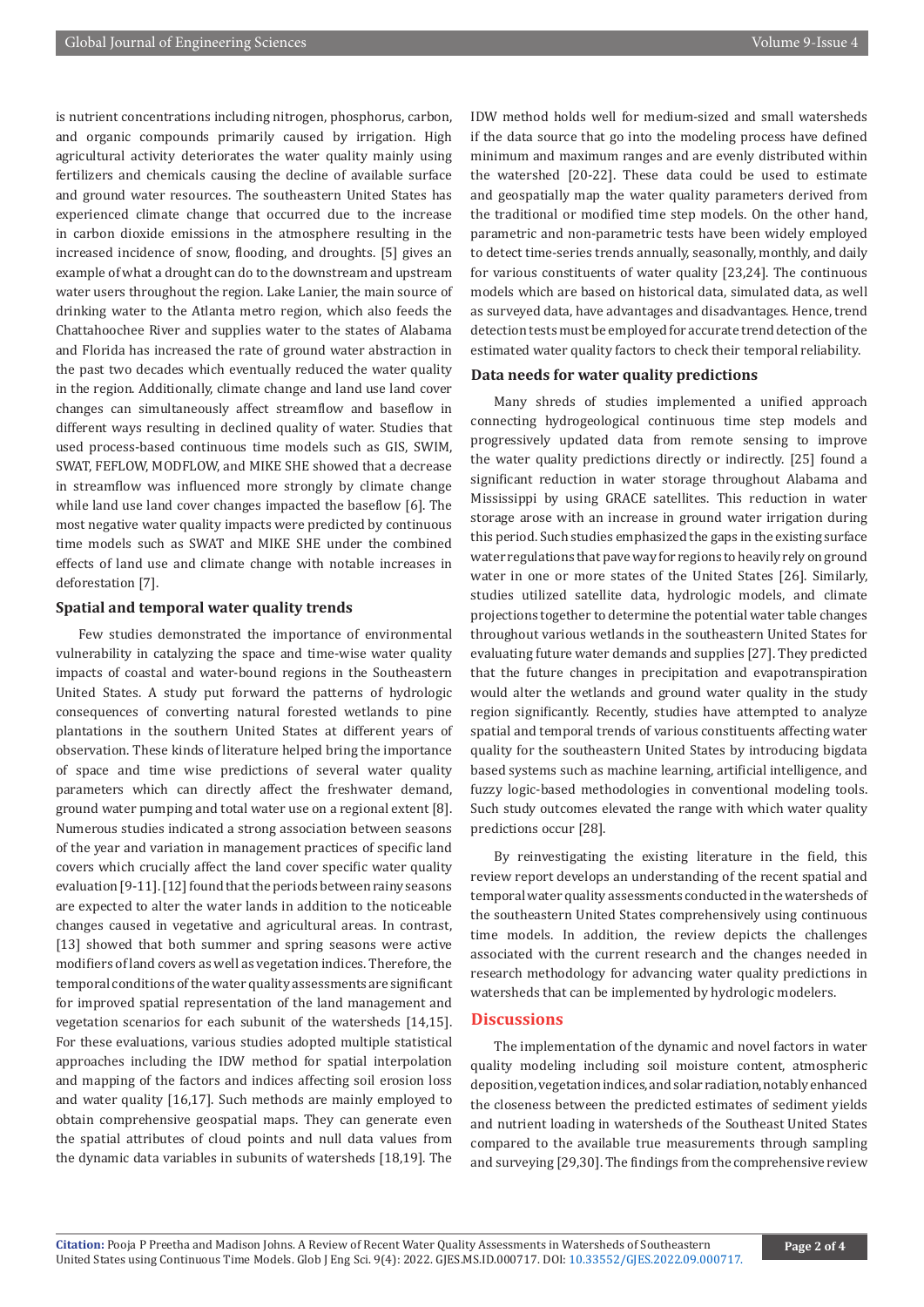indicated that the combined application of non-traditional water quality models and online data sources powerfully represented the sediment yield estimates both for the whole watershed and for the spatial subunits in the watersheds. This finding is corroborated by the studies of [31,32]. Hence expanding the avenues of water quality data and its implementation can elevate the water quality predictions in the conventional hydrologic models that work on continuous time steps. The results also emphasized more efficacy of soil erosion loss estimates and irrigation demand fluctuations when all the satellite remotely sensed dynamic variables are used in the continuous time model algorithms [33]. It was evidenced that some of the studies used data with different spatial and temporal resolutions to develop water quality models. Despite the different spatial resolution of the various remotely sensed variables of the studies ranging from 30 m to 2000 m in pixel wise spatial resolution (LandSat, MODIS), around 59% of the studies could demonstrate an advancement from the existing water quality predictions using continuous time models [34].

# **Challenges in water quality predictions**

The differences between the model predictions and real measurements of various constituents of water quality in the spatial and temporal extents in the watersheds can be attributed to the modeling techniques, interpolation methods, and real hydrogeological conditions involved in the study areas. They also included the ambiguity in the space-wise trends from the IDW technique when interpreting different factors from multiple data sources, which were employed in models for watershed scales. Additionally, the dynamic modification that was subjected to the existing models of water quality is not all-inclusive. The unexplored factors affecting water quality directly or indirectly including surface-ground interactions, bacterial activity, and contaminant transport might improve the precision and reliability of their spatiotemporal estimates in watersheds [35-37].

#### **Conclusion**

As shown in the current review, several indicators can and should be used to determine water quality in watersheds of the Southeastern United States. Using one factor/one analysis method/ one mode of data collection contributing to water quality to predict the real water quality of water bodies and their space and time wise trends may produce ambiguities in the watershed scale outcomes. Hence the water quality modeling process is complex which demands for a variety of interrelated indicators that will closely represent the actual conditions of the water body. The article reviews the water quality assessments conducted in the watersheds of southeastern United States using continuous time models and with the aid of statistical analysis, remote sensing, theoretical models, and bigdata based approaches. The review puts forward the following points to improve water quality assessments realistically:

- Successful inclusion of novel prediction methods to estimate water quality factors of sediments and nutrients
- Quick access to updated and right water quality data that can be fed into continuous time models

• Arrive at usable factors based on the climate, land use land cover, topography, and soil characteristics of the watershed to improve the reliability of water quality predictions

- Explore combined conceptual methods of analysis in the conventional water quality models
- Extensive collection of field and experimental reference data that can benchmark the developed water quality models

#### **Acknowledgement**

Authors are extremely grateful to the reviewers for providing the comments and suggestions which enhanced the article.

#### **Conflicts of Interest**

The authors declare no competing interests.

#### **References**

- 1. [Ashraf Z Al-Hamdan, Pooja P Preetha, Mohammad Z Al-Hamdan, William](https://pubmed.ncbi.nlm.nih.gov/29517416/) [L Crosson, Reem N Albashaireh \(2018\) Reconnoitering the linkage](https://pubmed.ncbi.nlm.nih.gov/29517416/) [between cardiovascular disease mortality and long-term exposures to](https://pubmed.ncbi.nlm.nih.gov/29517416/) [outdoor environmental factors in the USA using remotely sensed data.](https://pubmed.ncbi.nlm.nih.gov/29517416/) [Journal of Environmental Science and Health 53\(9\): 809-818.](https://pubmed.ncbi.nlm.nih.gov/29517416/)
- 2. [Naveen Joseph, Pooja P Preetha, Balaji Narasimhan \(2021\) Assessment](https://www.sciencedirect.com/science/article/pii/S1470160X20310499) [of environmental flow requirements using a coupled surface water](https://www.sciencedirect.com/science/article/pii/S1470160X20310499)[groundwater model and a flow health tool: A case study of Son River in](https://www.sciencedirect.com/science/article/pii/S1470160X20310499) [the Ganga basin. Ecological Indicators 121.](https://www.sciencedirect.com/science/article/pii/S1470160X20310499)
- 3. Preetha PP Joseph N, Narasimhan B (2021) Quantifying Surface Water and Groundwater Interactions using a Coupled SWAT\_FEM Model. Implications of Management Practices on Hydrological Processes in Irrigated River Basins. Water Resour Manage 35: 2781-2797.
- 4. [Al-Hamdan AZ, Preetha PP, Albashaireh RN, Mohammad Z Al-Hamdan,](https://pubmed.ncbi.nlm.nih.gov/29299867/) [William L Crosson \(2018\) Investigating the effects of environmental](https://pubmed.ncbi.nlm.nih.gov/29299867/) [factors on autism spectrum disorder in the USA using remotely sensed](https://pubmed.ncbi.nlm.nih.gov/29299867/) [data. Environ Sci Pollut Res 25\(8\): 7924-7936.](https://pubmed.ncbi.nlm.nih.gov/29299867/)
- 5. [Manuel John \(2008\) Drought in the Southeast Lessons for Water](https://www.ncbi.nlm.nih.gov/pmc/articles/PMC2291006/) [Management. National Institute of Environmental Health Sciences U.S.](https://www.ncbi.nlm.nih.gov/pmc/articles/PMC2291006/) [Department of Health and Human Services](https://www.ncbi.nlm.nih.gov/pmc/articles/PMC2291006/).
- 6. Rodger Kirk (2020) An Analysis of Streamflow Trends in the Southern and Southeastern US from 1950-2015. MDPI Multidisciplinary Digital Publishing Institute.
- 7. [Suttles Kelly M, Nitin K Singh, James M Vose, Katherine L Martin, Ryan](https://www.sciencedirect.com/science/article/abs/pii/S0048969718323635) [E Emanuel, et al. \(2018\) Assessment of Hydrologic Vulnerability to](https://www.sciencedirect.com/science/article/abs/pii/S0048969718323635) [Urbanization and Climate Change in a Rapidly Changing Watershed in](https://www.sciencedirect.com/science/article/abs/pii/S0048969718323635) [the Southeast U.S. Science of The Total Environment, Elsevier 645: 806-](https://www.sciencedirect.com/science/article/abs/pii/S0048969718323635) [816.](https://www.sciencedirect.com/science/article/abs/pii/S0048969718323635)
- 8. Aguilos Maricar et al(2021) Effects of Land Use Change and Drought on Decadal Evapotranspiration and Water Balance of ..." Agricultural and Forest Meteorology.
- 9. [Huq N Bruns A Ribbe L \(2019\) Interactions between freshwater](https://www.sciencedirect.com/science/article/abs/pii/S0048969718334053) [ecosystem services and land cover changes in southern Bangladesh A](https://www.sciencedirect.com/science/article/abs/pii/S0048969718334053) [perspective from short-term \(seasonal\) and long-term \(1973-2014\)](https://www.sciencedirect.com/science/article/abs/pii/S0048969718334053) [scale. Sci Total Environ 650-1:132-143](https://www.sciencedirect.com/science/article/abs/pii/S0048969718334053).
- 10. [Preetha PP Al-Hamdan AZ Anderson MD \(2021\) Assessment of climate](https://www.inderscience.com/info/inarticle.php?artid=112656) [variability and short-term land use land cover change effects on water](https://www.inderscience.com/info/inarticle.php?artid=112656) [quality of Cahaba river basin. Int J Hydrol Sci Technol 11: 54-75.](https://www.inderscience.com/info/inarticle.php?artid=112656)
- 11. [Preetha PP Shirani-bidabadi N Al-Hamdan AZ \(2021\)A Methodical](https://pubag.nal.usda.gov/catalog/7344559) [Assessment of Floodplains in Mixed Land Covers Encompassing Bridges](https://pubag.nal.usda.gov/catalog/7344559) [in Alabama State: Implications of Spatial Land Cover Characteristics on](https://pubag.nal.usda.gov/catalog/7344559) [Flood Vulnerability. Water Resour Manage 35: 1603-1618.](https://pubag.nal.usda.gov/catalog/7344559)
- 12. [Gaertner BA, Zegre N Warner T Fernandez R He Y Merriam ER \(2019\)](https://www.sciencedirect.com/science/article/abs/pii/S004896971833571X) [Climate forest growing season and evap-otranspiration changes in the](https://www.sciencedirect.com/science/article/abs/pii/S004896971833571X) [central Appalachian Mountains, USA. Sci Total Environ 650: 1371-1381.](https://www.sciencedirect.com/science/article/abs/pii/S004896971833571X)